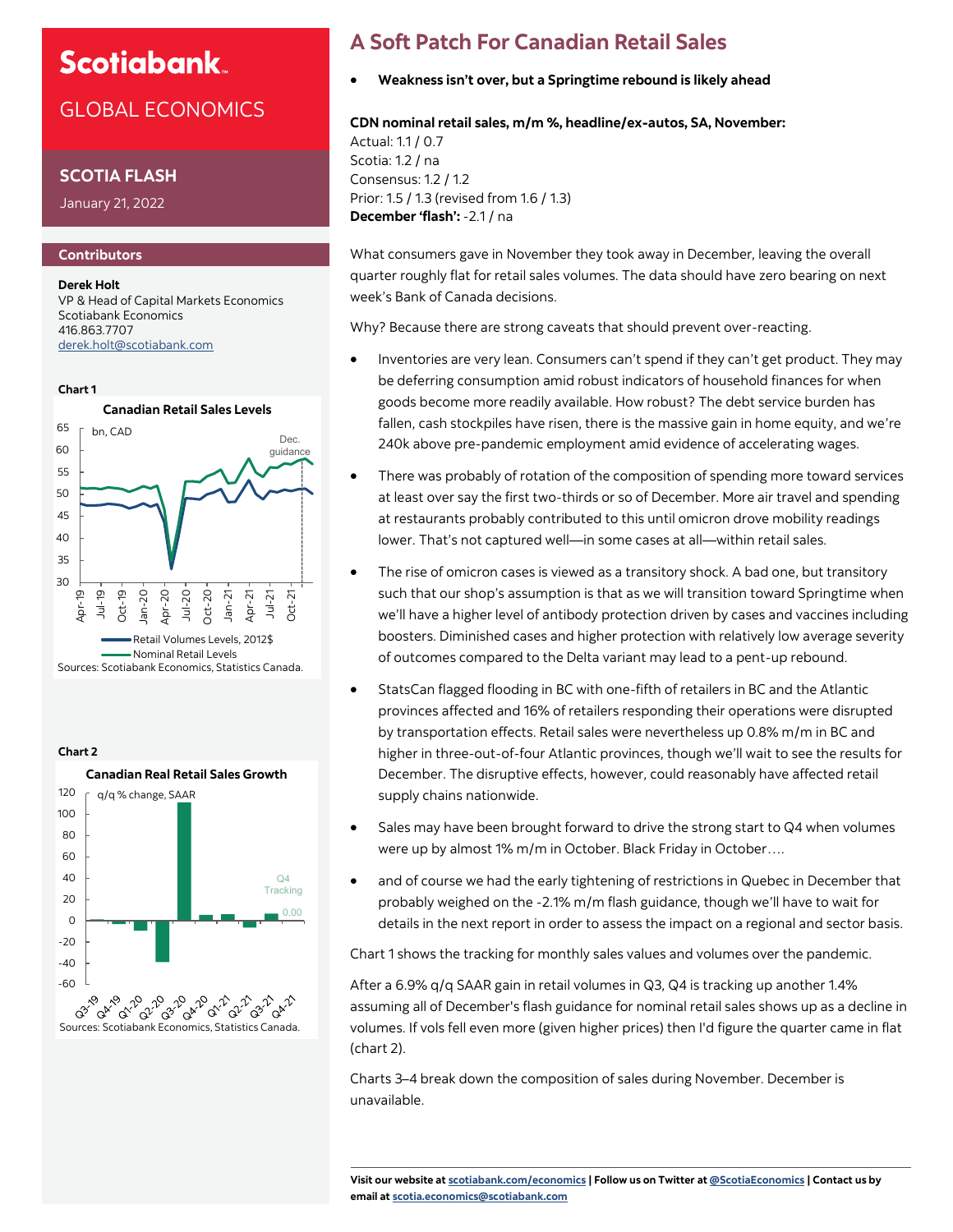# **Scotiabank**

January 21, 2022